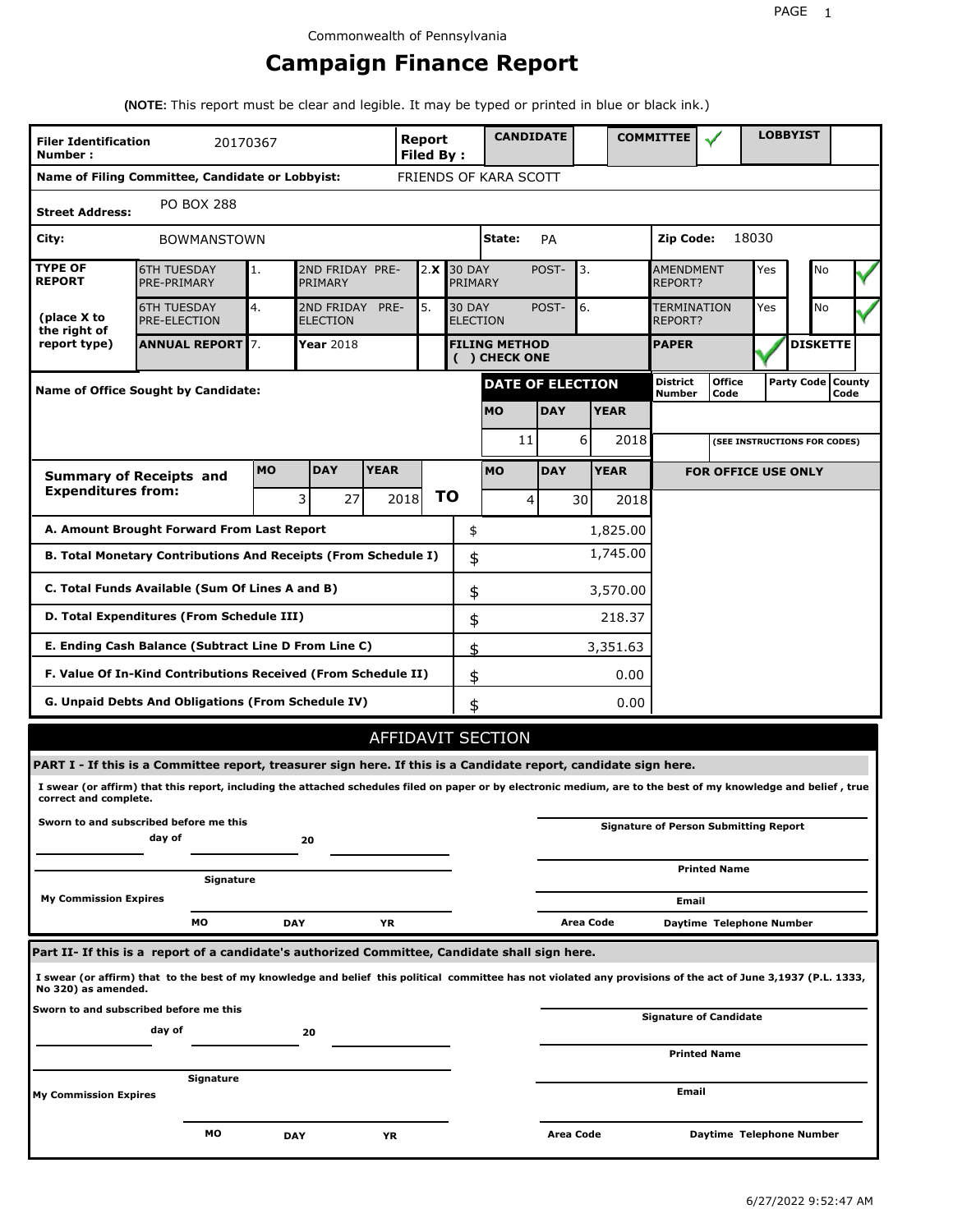## **SCHEDULE I CONTRIBUTIONS AND RECEIPTS Detailed Summary Page**

**Name of Filing Committee or Candidate Reporting Period Reporting Period** FRIENDS OF KARA SCOTT **From:** 3/27/2018 **To:** 4/30/2018 **1. Unitemized Contributions Received - \$ 50.00 or Less Per Contributor TOTAL for the Reporting Period (1) \$** 395.00 **2. Contributions Received - \$ 50.01 To \$250.00 (From Part A and Part B) TOTAL for the Reporting Period (2) Contributions Received From Political Committees (Part A) All Other Contributions (Part B) \$ \$ \$** 0.00 350.00 350.00 **3. Contributions Received Over \$250.00 (From Part C and Part D) TOTAL for the Reporting Period (3) Contributions Received From Political Committees (Part C) All Other Contributions (Part D) \$ \$ \$** 0.00 1,000.00 1,000.00 **4. Other Receipts, Refunds, Interest Earned, Returned Checks, Etc . (From Part E) TOTAL for the Reporting Period (4) \$** 0.00 **Total Monetary Contributions and Receipts During this Reporting Period (Add and enter amount totals from Boxes 1,2,3 and 4; also enter this amount on Page1, Report Cover Page, Item B.) \$** 1,745.00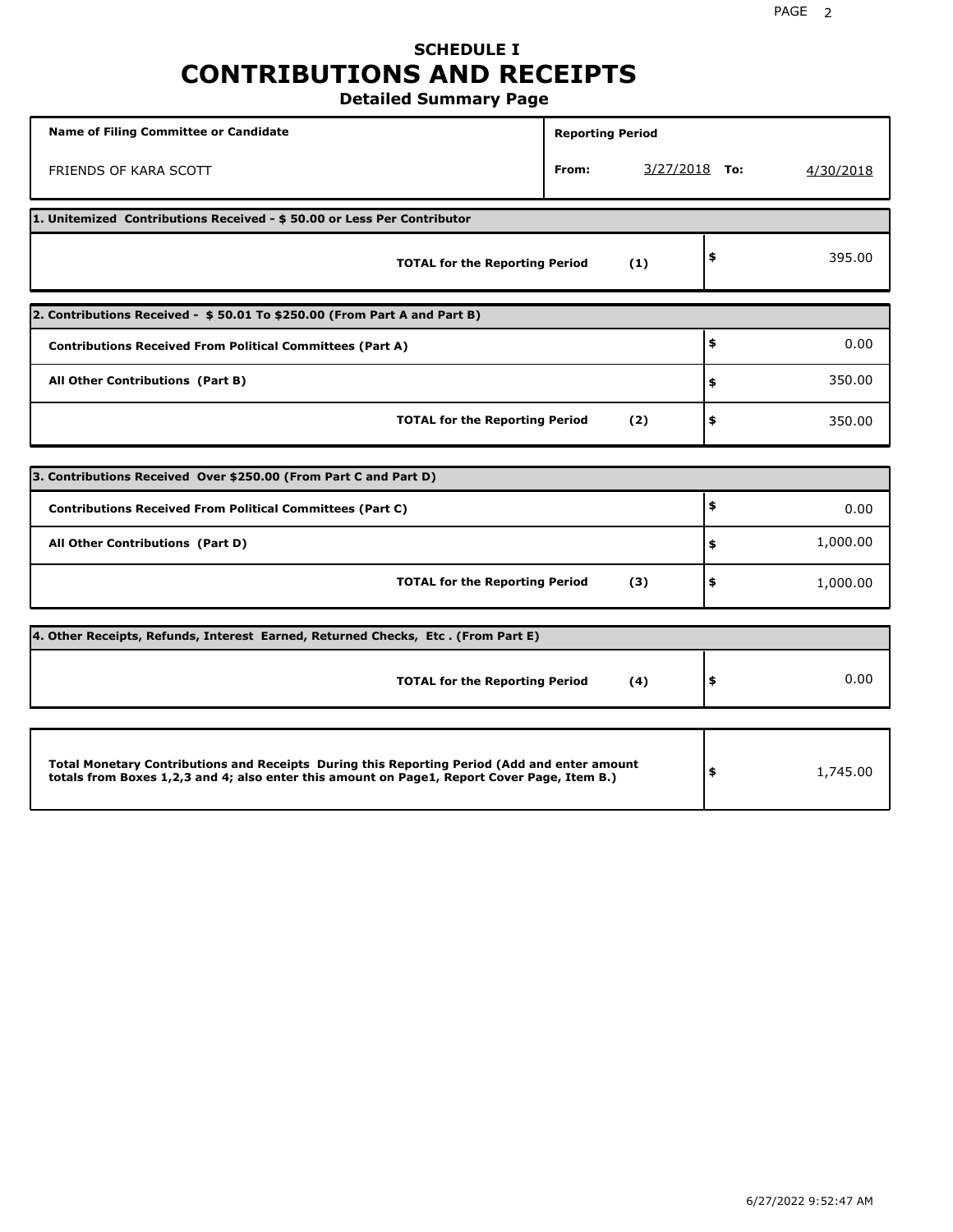PAGE 3

# **PART A CONTRIBUTIONS RECEIVED FROM POLITICAL COMMITTEES**

**\$50.01 TO \$250.00**

 **Use this Part to itemize only contributions received from political committees with an aggregate value from \$50.01 to \$250.00 in the reporting period.**

| Name of Filing Committee or Candidate      |                                                                              |                   | <b>Reporting Period</b> |             |             |     |                   |
|--------------------------------------------|------------------------------------------------------------------------------|-------------------|-------------------------|-------------|-------------|-----|-------------------|
|                                            |                                                                              |                   | From:                   |             | To:         |     |                   |
|                                            |                                                                              |                   |                         | <b>DATE</b> |             |     | <b>AMOUNT</b>     |
| <b>Full Name of Contributing Committee</b> |                                                                              |                   | <b>MO</b>               | <b>DAY</b>  | <b>YEAR</b> |     |                   |
| <b>Mailing Address</b>                     |                                                                              |                   |                         |             |             | \$  | 0.00              |
| City                                       | <b>State</b>                                                                 | Zip Code (Plus 4) |                         |             |             |     |                   |
|                                            |                                                                              |                   |                         |             |             |     | <b>PAGE TOTAL</b> |
|                                            | Enter Grand Total of Part A on Schedule I, Detailed Summary Page, Section 2. |                   |                         |             |             | ∣\$ | 0.00              |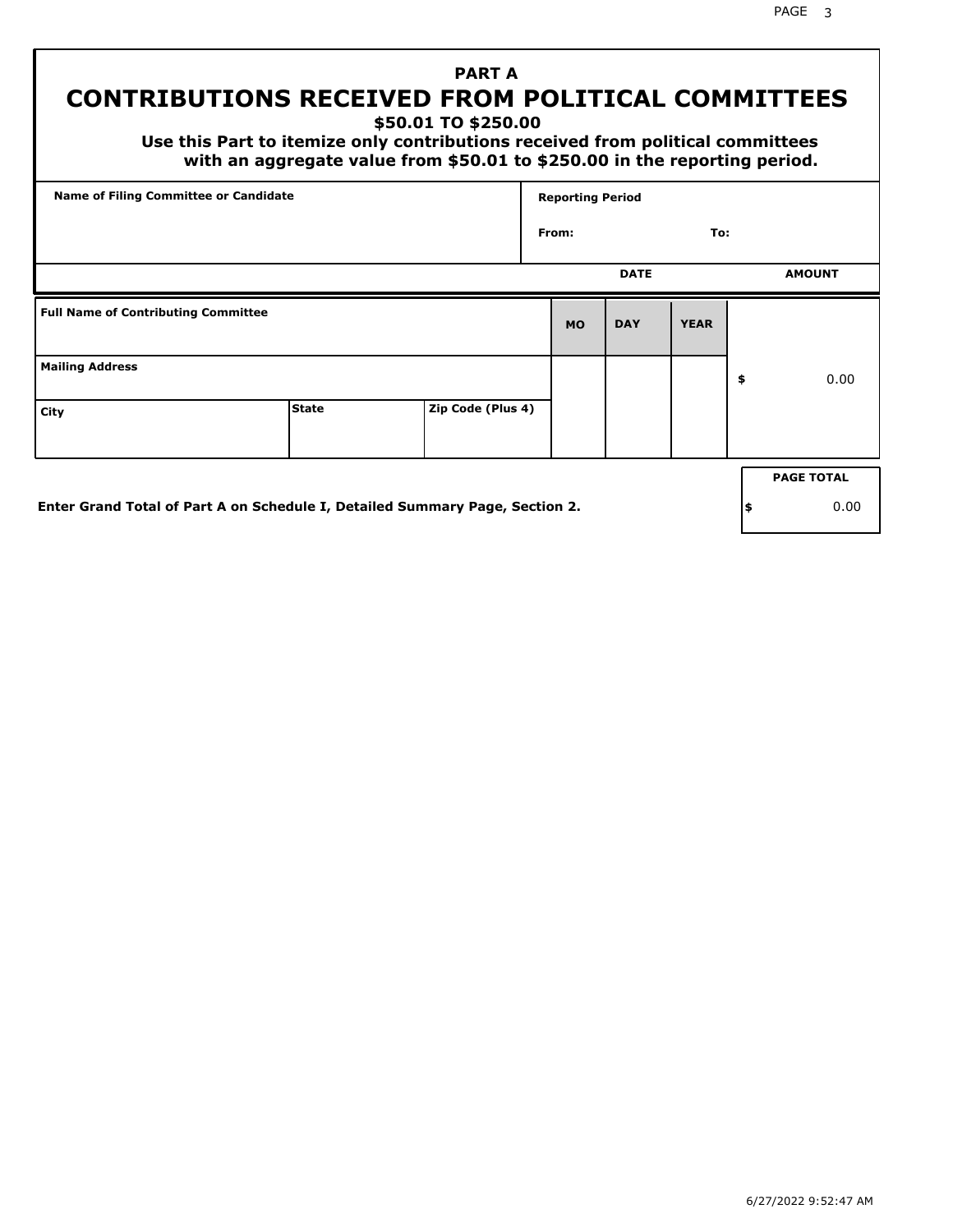| <b>PART B</b><br><b>ALL OTHER CONTRIBUTIONS</b><br>\$50.01 TO \$250.00<br>Use this Part to itemize all other contributions with an aggregate value from<br>\$50.01 to \$250.00 in the reporting period.<br>(Exclude contributions from political committees reported in Part A) |                                                  |                            |  |           |             |                 |    |                   |  |
|---------------------------------------------------------------------------------------------------------------------------------------------------------------------------------------------------------------------------------------------------------------------------------|--------------------------------------------------|----------------------------|--|-----------|-------------|-----------------|----|-------------------|--|
| <b>Reporting Period</b><br>Name of Filing Committee or Candidate                                                                                                                                                                                                                |                                                  |                            |  |           |             |                 |    |                   |  |
| FRIENDS OF KARA SCOTT                                                                                                                                                                                                                                                           |                                                  |                            |  | From:     |             | $3/27/2018$ To: |    | 4/30/2018         |  |
|                                                                                                                                                                                                                                                                                 |                                                  |                            |  |           | <b>DATE</b> |                 |    | <b>AMOUNT</b>     |  |
| <b>Full Name of Contributor</b><br><b>ROY CHRISTMAN</b>                                                                                                                                                                                                                         |                                                  |                            |  | <b>MO</b> | <b>DAY</b>  | <b>YEAR</b>     |    |                   |  |
| <b>Mailing Address</b><br>6495 POHOPOCO DRIVE                                                                                                                                                                                                                                   |                                                  |                            |  |           | 29          |                 | \$ | 100.00            |  |
| City<br>LEHIGHTON                                                                                                                                                                                                                                                               | Zip Code (Plus 4)<br><b>State</b><br>PA<br>18235 |                            |  |           |             | 2018            |    |                   |  |
| <b>Full Name of Contributor</b><br><b>ROY CHRISTMAN</b>                                                                                                                                                                                                                         |                                                  |                            |  | <b>MO</b> | <b>DAY</b>  | <b>YEAR</b>     |    |                   |  |
| <b>Mailing Address</b><br>6495 POHOPOCO DRIVE                                                                                                                                                                                                                                   |                                                  |                            |  |           |             |                 | \$ | 150.00            |  |
| City<br><b>LEHIGHTON</b>                                                                                                                                                                                                                                                        | <b>State</b><br>PA                               | Zip Code (Plus 4)<br>18235 |  | 3         | 24          | 2018            |    |                   |  |
| <b>Full Name of Contributor</b><br><b>KATHY DENNING</b>                                                                                                                                                                                                                         |                                                  |                            |  | <b>MO</b> | <b>DAY</b>  | <b>YEAR</b>     |    |                   |  |
| <b>Mailing Address</b><br>210 MAGNOLIA ST.                                                                                                                                                                                                                                      |                                                  |                            |  |           |             |                 | \$ | 100.00            |  |
| Zip Code (Plus 4)<br>State<br>City<br><b>CELINA</b><br>OH<br>45822                                                                                                                                                                                                              |                                                  |                            |  |           | 19          | 2018            |    |                   |  |
|                                                                                                                                                                                                                                                                                 |                                                  |                            |  |           |             |                 |    | <b>PAGE TOTAL</b> |  |
| Enter Grand Total of Part A on Schedule I, Detailed Summary Page, Section 2.                                                                                                                                                                                                    |                                                  |                            |  |           |             |                 | \$ | 350.00            |  |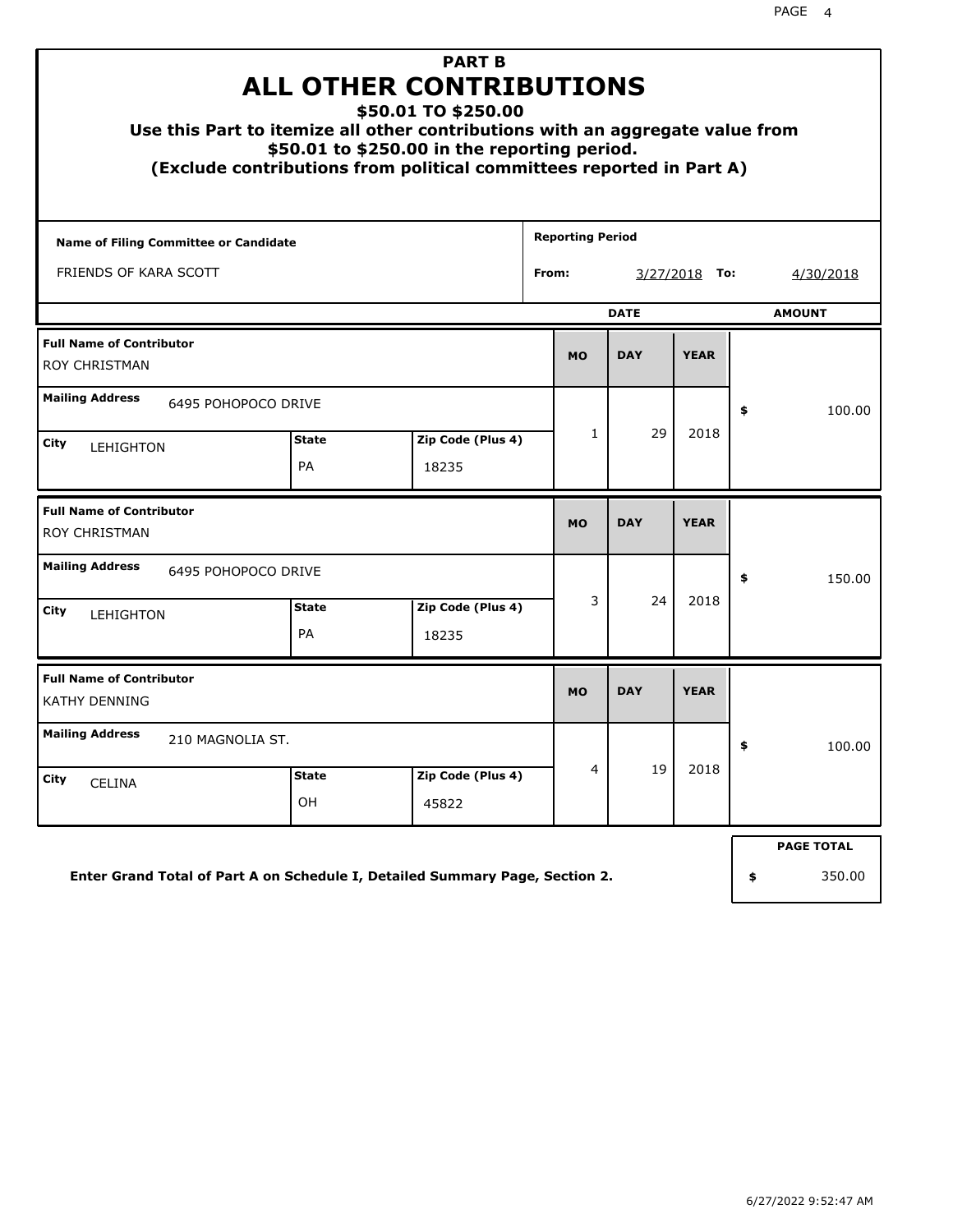# **PART C Contributions Received From Political Committees**

**OVER \$250.00**

 **Use this Part to itemize only contributions received from Political committees with an aggregate value from Over \$250.00 in the reporting period.**

| Name of Filing Committee or Candidate                                        |              |  | <b>Reporting Period</b> |           |             |             |    |                   |
|------------------------------------------------------------------------------|--------------|--|-------------------------|-----------|-------------|-------------|----|-------------------|
|                                                                              |              |  | From:                   |           |             | To:         |    |                   |
|                                                                              |              |  |                         |           | <b>DATE</b> |             |    | <b>AMOUNT</b>     |
| <b>Full Name of Contributing Committee</b>                                   |              |  |                         | <b>MO</b> | <b>DAY</b>  | <b>YEAR</b> |    |                   |
| <b>Mailing Address</b>                                                       |              |  |                         |           |             |             | \$ | 0.00              |
| City                                                                         | <b>State</b> |  | Zip Code (Plus 4)       |           |             |             |    |                   |
|                                                                              |              |  |                         |           |             |             |    | <b>PAGE TOTAL</b> |
| Enter Grand Total of Part C on Schedule I, Detailed Summary Page, Section 3. |              |  |                         |           |             |             | \$ | 0.00              |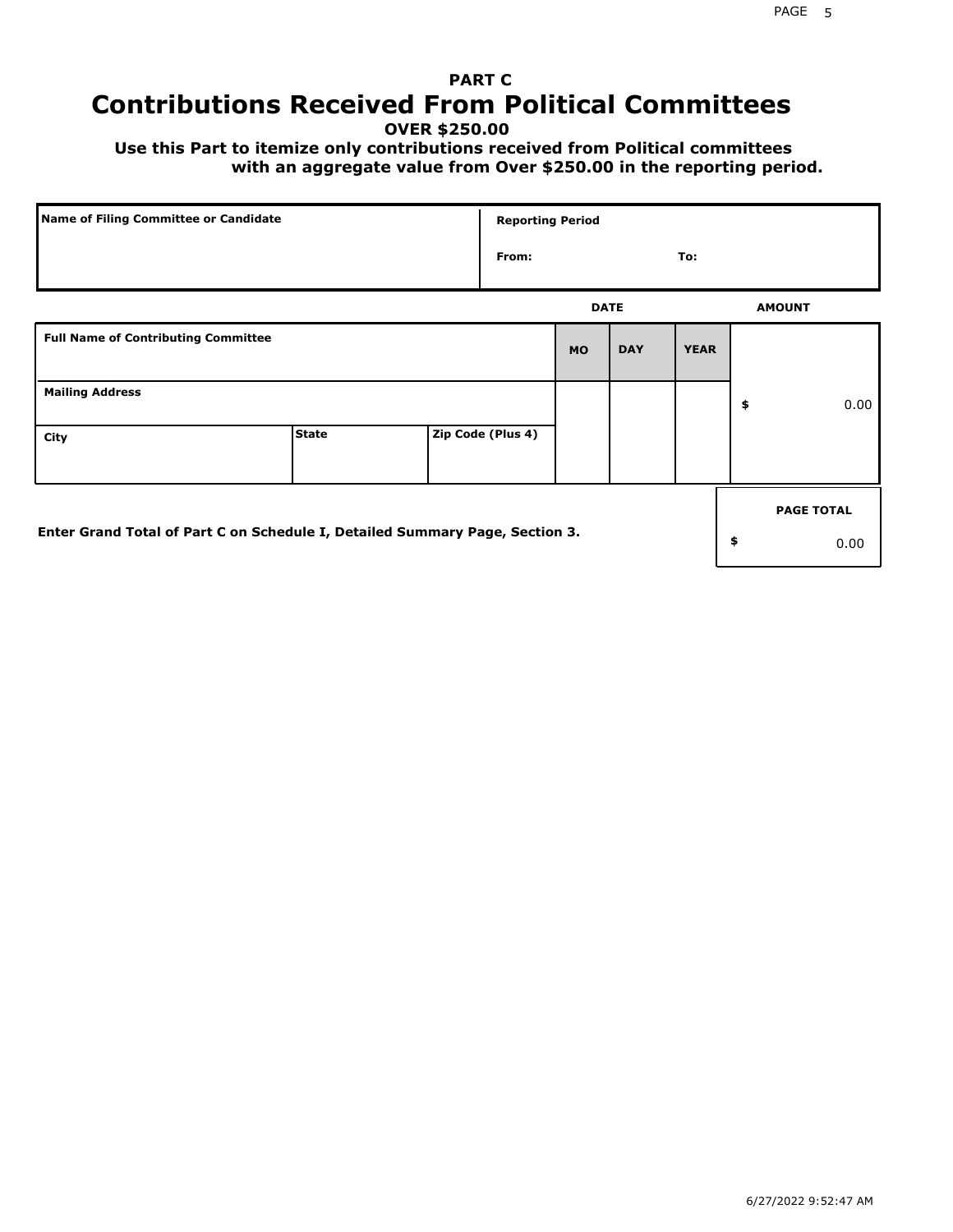## **PART D ALL OTHER CONTRIBUTIONS**

### **OVER \$250.00**

### **Use this Part to itemize all other contributions with an aggregate value of**

 **over \$250.00 in the reporting period.**

 **(Exclude contributions from political committees reported in Part C.)** 

| Name of Filing Committee or Candidate                                        |                                                  |                            |       | <b>Reporting Period</b> |                |               |                   |  |  |
|------------------------------------------------------------------------------|--------------------------------------------------|----------------------------|-------|-------------------------|----------------|---------------|-------------------|--|--|
| FRIENDS OF KARA SCOTT                                                        |                                                  |                            | From: |                         |                | 3/27/2018 To: | <u>4/30/2018</u>  |  |  |
|                                                                              |                                                  |                            |       |                         | <b>DATE</b>    |               | <b>AMOUNT</b>     |  |  |
| <b>Full Name of Contributor</b><br>DAVID DRURY                               |                                                  |                            |       | <b>MO</b>               | <b>DAY</b>     | <b>YEAR</b>   |                   |  |  |
| <b>Mailing</b><br>646 ONOKO LANE<br><b>Address</b>                           |                                                  |                            |       |                         |                |               | 500.00<br>\$      |  |  |
| City<br><b>JIM THORPE</b>                                                    | <b>State</b><br>Zip Code (Plus 4)<br>PA<br>18229 |                            |       | 3                       | 23             | 2018          |                   |  |  |
| <b>Employer Name</b><br>INN AT JIM THORPE                                    |                                                  |                            |       | <b>Occupation</b>       | <b>MANAGER</b> |               |                   |  |  |
| <b>Employer Mailing Address/Principal Place of</b><br><b>Business</b>        |                                                  | City                       |       |                         | <b>State</b>   |               | Zip Code (Plus 4) |  |  |
| 24 BROADWAY                                                                  |                                                  | <b>JIM THORPE</b>          |       |                         | PA             |               | 18229             |  |  |
| <b>Full Name of Contributor</b><br><b>CAROLY FOLLANSBEE</b>                  |                                                  |                            |       | <b>MO</b>               | <b>DAY</b>     | <b>YEAR</b>   |                   |  |  |
| <b>Mailing</b><br>1005 DUNEDIN DR.<br><b>Address</b>                         |                                                  |                            |       |                         |                |               | \$<br>500.00      |  |  |
| City<br><b>GREENSBURG</b>                                                    | <b>State</b><br>PA                               | Zip Code (Plus 4)<br>15601 |       | 4                       | 13             | 2018          |                   |  |  |
| <b>Employer Name</b><br>RETIRED                                              |                                                  |                            |       | <b>Occupation</b>       | <b>RETIRED</b> |               |                   |  |  |
| Employer Mailing Address/Principal Place of<br><b>Business</b>               |                                                  | City                       |       |                         | <b>State</b>   |               | Zip Code (Plus 4) |  |  |
| Enter Grand Total of Part C on Schedule I, Detailed Summary Page, Section 3. |                                                  |                            |       |                         |                |               | <b>PAGE TOTAL</b> |  |  |
|                                                                              |                                                  |                            |       |                         |                |               | \$<br>1,000.00    |  |  |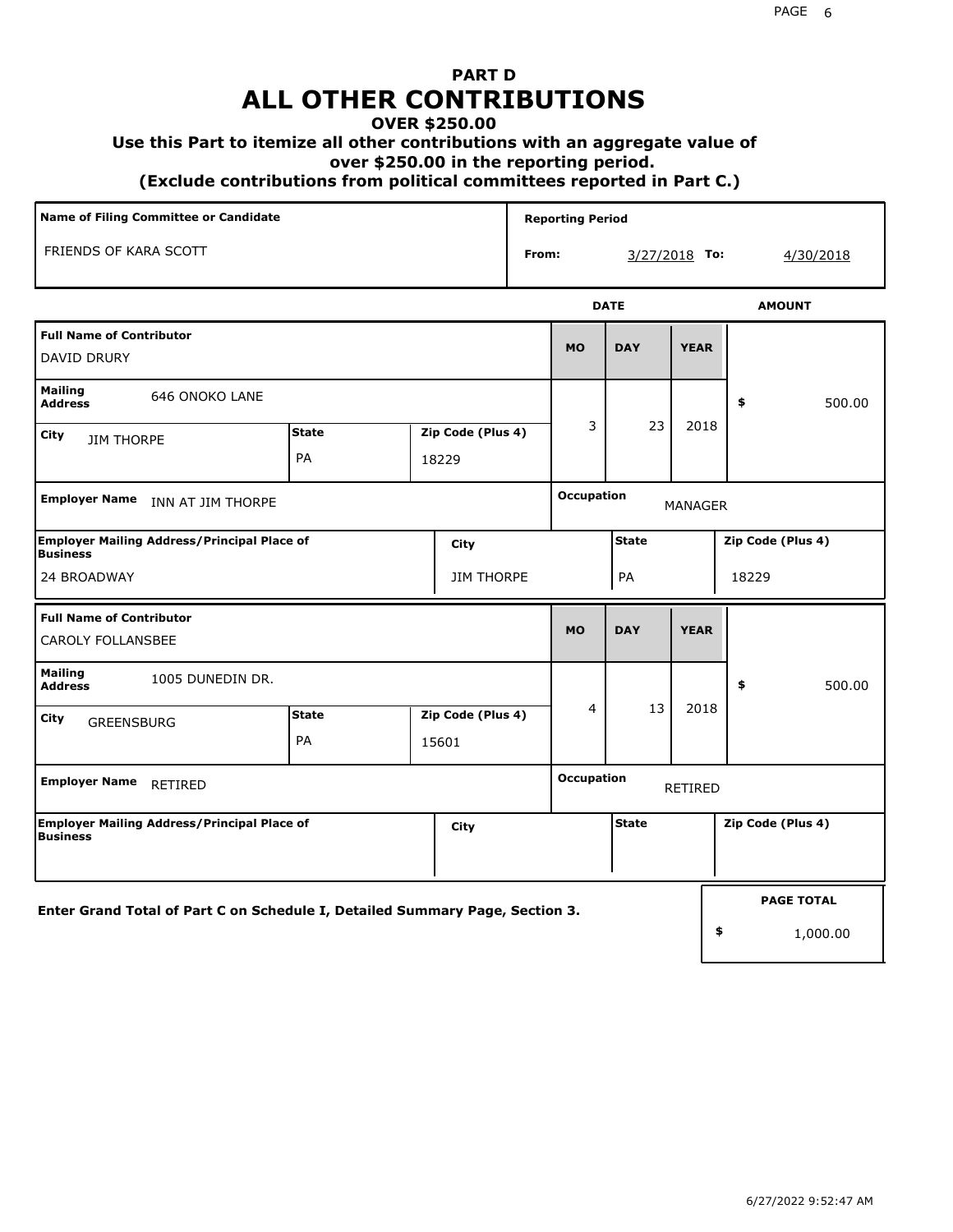## **PART E OTHER RECEIPTS**

#### **REFUNDS, INTEREST INCOME, RETURNED CHECKS, ETC.**

 **Use this Part to report refunds received, interest earned, returned checks and**

## **prior expenditures that were returned to the filer.**

| Name of Filing Committee or Candidate                                        |              |                   |       | <b>Reporting Period</b> |             |             |                   |      |
|------------------------------------------------------------------------------|--------------|-------------------|-------|-------------------------|-------------|-------------|-------------------|------|
|                                                                              |              |                   | From: |                         |             | To:         |                   |      |
|                                                                              |              |                   |       |                         | <b>DATE</b> |             | <b>AMOUNT</b>     |      |
| <b>Full Name</b>                                                             |              |                   |       | <b>MO</b>               | <b>DAY</b>  | <b>YEAR</b> |                   |      |
| <b>Mailing Address</b>                                                       |              |                   |       |                         |             |             | \$                | 0.00 |
| City                                                                         | <b>State</b> | Zip Code (Plus 4) |       |                         |             |             |                   |      |
| <b>Receipt Description</b>                                                   |              |                   |       |                         |             |             |                   |      |
|                                                                              |              |                   |       |                         |             |             | <b>PAGE TOTAL</b> |      |
| Enter Grand Total of Part E on Schedule I, Detailed Summary Page, Section 4. |              |                   |       |                         |             |             | \$                | 0.00 |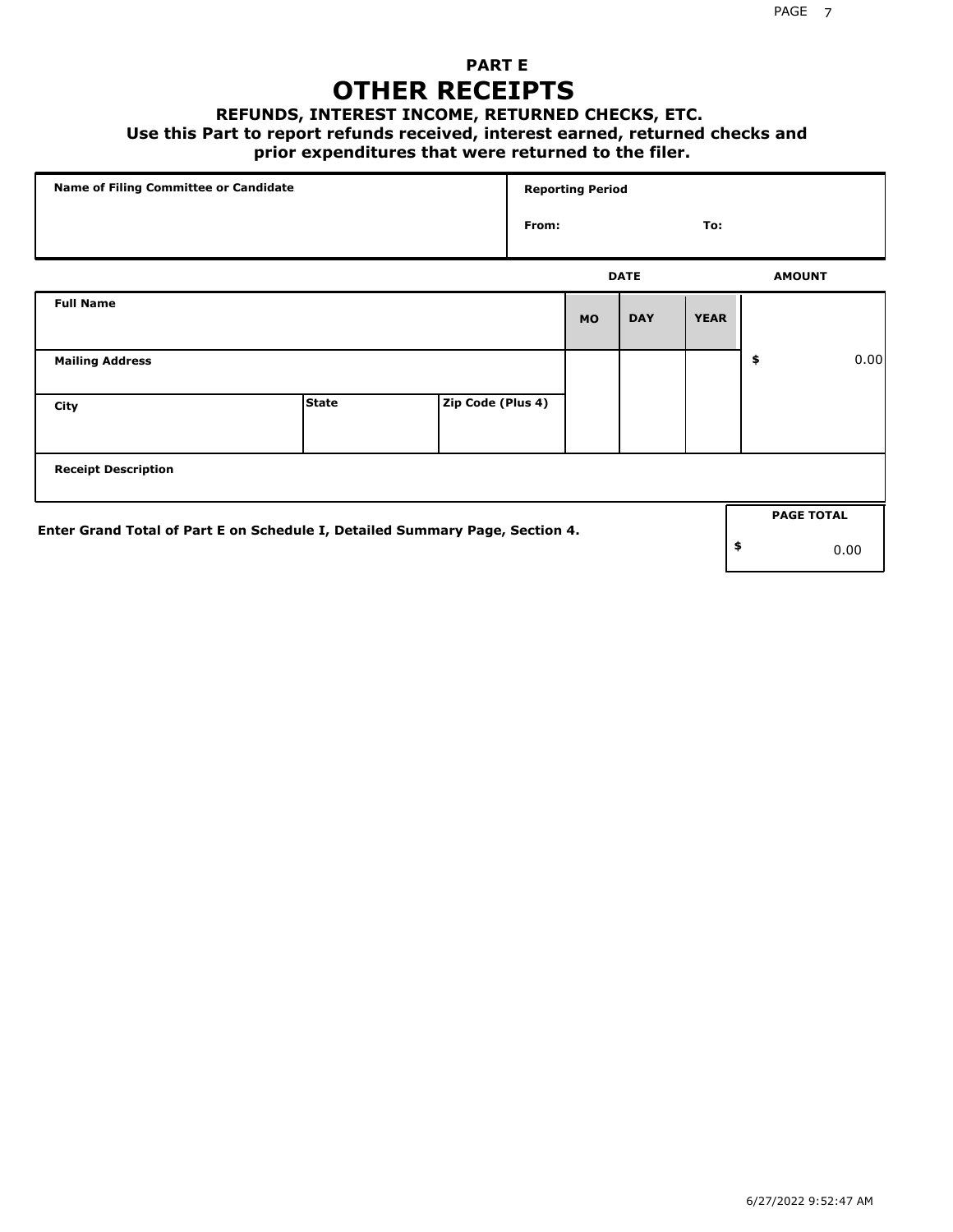### **SCHEDULE II IN-KIND CONTRIBUTIONS AND VALUABLE THINGS RECEIVED USE THIS SCHEDULE TO REPORT ALL IN-KIND CONTRIBUTIONS OF VALUABLE THINGS**

## **DURING THE REPORTING PERIOD.**

**Detailed Summary Page**

| <b>Name of Filing Committee or Candidate</b>                                                                                                                                | <b>Reporting Period</b> |                 |           |
|-----------------------------------------------------------------------------------------------------------------------------------------------------------------------------|-------------------------|-----------------|-----------|
| FRIENDS OF KARA SCOTT                                                                                                                                                       | From:                   | $3/27/2018$ To: | 4/30/2018 |
| 1. UNITEMIZED IN-KIND CONTRIBUTIONS RECEIVED - VALUE OF \$50.00 OR LESS PER CONTRIBUTOR                                                                                     |                         |                 |           |
| <b>TOTAL for the Reporting Period</b>                                                                                                                                       | (1)                     | \$              | 0.00      |
| 2. IN-KIND CONTRIBUTIONS RECEIVED - VALUE OF \$50.01 TO \$250.00 (FROM PART F)                                                                                              |                         |                 |           |
| <b>TOTAL for the Reporting Period</b>                                                                                                                                       | (2)                     | \$              | 0.00      |
| 3. IN-KIND CONTRIBUTION RECIEVED - VALUE OVER \$250.00 (FROM PART G)                                                                                                        |                         |                 |           |
| <b>TOTAL for the Reporting Period</b>                                                                                                                                       | (3)                     | \$              | 0.00      |
| TOTAL VALUE OF IN-KIND CONTRIBUTIONS DURING THIS REPORTING PERIOD (Add and enter<br>amount totals from Boxes 1,2, and 3; also enter on Page 1, Reports Cover Page, Item F.) |                         | \$              | 0.00      |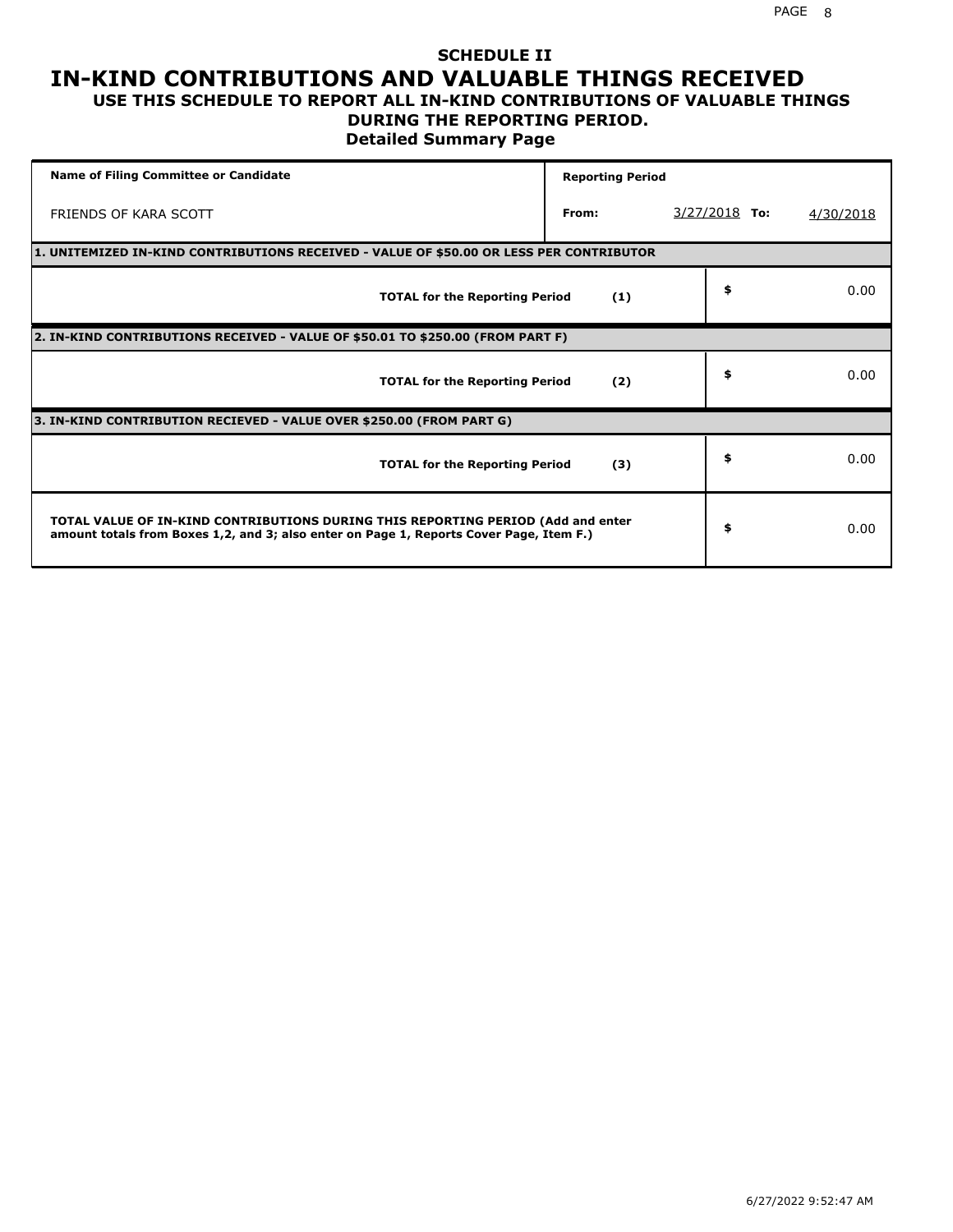## **SCHEDULE II PART F IN-KIND CONTRIBUTIONS RECEIVED**

## **VALUE OF \$50.01 TO \$250.00**

| Name of Filing Committee or Candidate                                                                         |              |                   | <b>Reporting Period</b> |             |             |                   |      |  |
|---------------------------------------------------------------------------------------------------------------|--------------|-------------------|-------------------------|-------------|-------------|-------------------|------|--|
| From:                                                                                                         |              |                   |                         |             |             | To:               |      |  |
|                                                                                                               |              |                   |                         | <b>DATE</b> |             | <b>AMOUNT</b>     |      |  |
| <b>Full Name of Contributor</b>                                                                               |              |                   | <b>MO</b>               | <b>DAY</b>  | <b>YEAR</b> |                   |      |  |
| <b>Mailing Address</b>                                                                                        |              |                   |                         |             |             | \$                | 0.00 |  |
| City                                                                                                          | <b>State</b> | Zip Code (Plus 4) |                         |             |             |                   |      |  |
| <b>Description of Contribution:</b>                                                                           |              |                   |                         |             |             |                   |      |  |
| Enter Grand Total of Part F on Schedule II, In-Kind Contributions Detailed Summary Page,<br><b>Section 2.</b> |              |                   |                         |             |             | <b>PAGE TOTAL</b> |      |  |
|                                                                                                               |              |                   |                         |             | \$          |                   | 0.00 |  |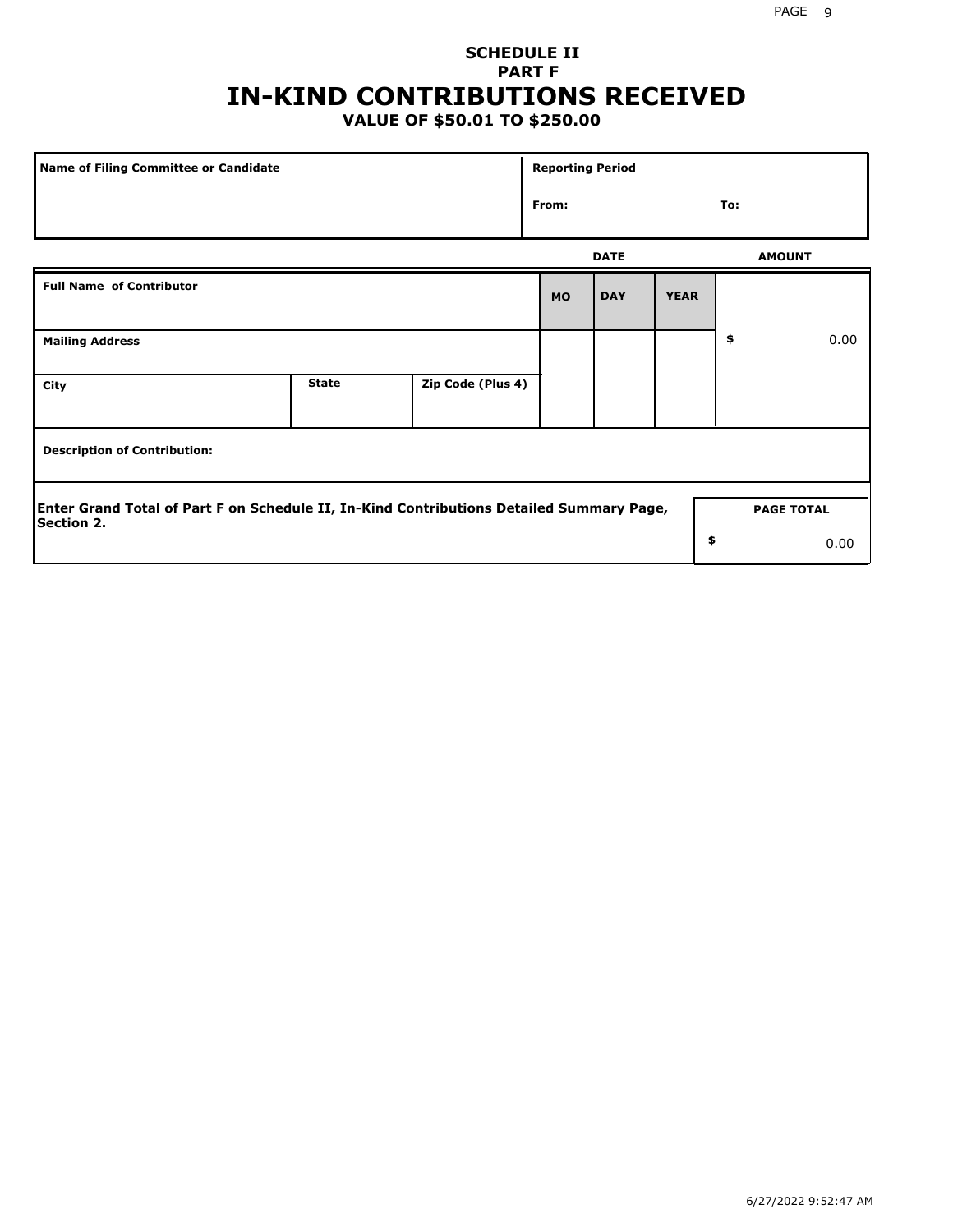## **SCHEDULE II PART G IN-KIND CONTRIBUTIONS RECEIVED VALUE OVER \$250.00**

| Name of Filing Committee or Candidate                                                         |              |  |                  | <b>Reporting Period</b>                                   |                              |              |             |  |    |      |
|-----------------------------------------------------------------------------------------------|--------------|--|------------------|-----------------------------------------------------------|------------------------------|--------------|-------------|--|----|------|
|                                                                                               |              |  |                  |                                                           |                              | From:<br>To: |             |  |    |      |
|                                                                                               |              |  |                  |                                                           | <b>DATE</b><br><b>AMOUNT</b> |              |             |  |    |      |
| <b>Full Name of Contributor</b>                                                               |              |  |                  |                                                           | <b>MO</b>                    | <b>DAY</b>   | <b>YEAR</b> |  |    |      |
| <b>Mailing Address</b>                                                                        |              |  |                  |                                                           |                              |              |             |  | \$ | 0.00 |
| City                                                                                          | <b>State</b> |  | Zip Code(Plus 4) |                                                           |                              |              |             |  |    |      |
| <b>Employer of Contributor</b>                                                                |              |  |                  |                                                           | <b>Occupation</b>            |              |             |  |    |      |
| <b>State</b><br><b>Employer Mailing Address/Principal Place of</b><br>City<br><b>Business</b> |              |  |                  | Zip Code(Plus<br><b>Description of Contribution</b><br>4) |                              |              |             |  |    |      |

| Enter Grand Total of Part G on Schedule II, In-Kind Contributions Detailed |  | <b>PAGE TOTAL</b> |
|----------------------------------------------------------------------------|--|-------------------|
| <b>Summary Page, Section 3.</b>                                            |  | 0.00              |
|                                                                            |  |                   |